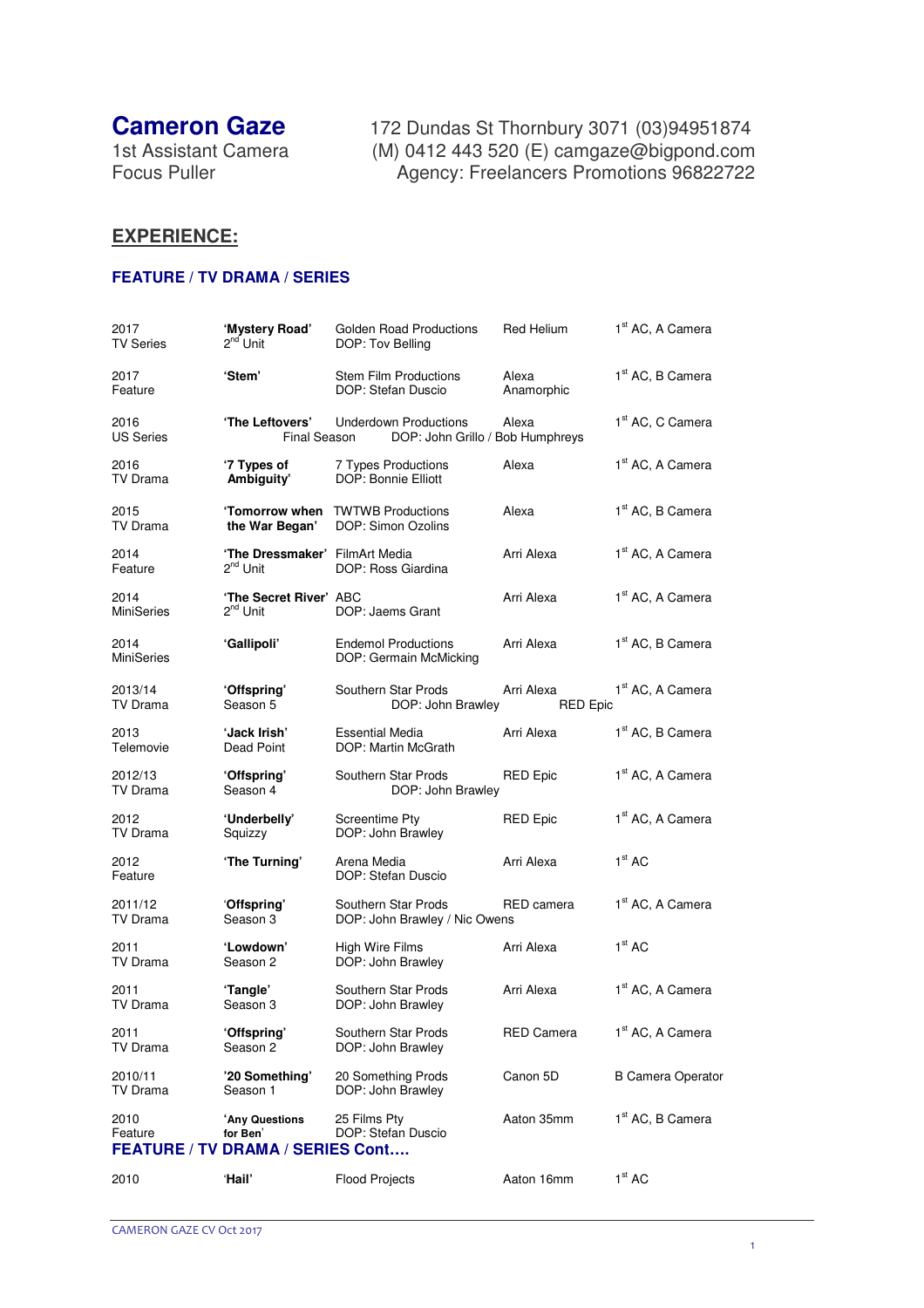| Feature                     |                                      | DOP: Germain McMicking                         |                   |                                 |
|-----------------------------|--------------------------------------|------------------------------------------------|-------------------|---------------------------------|
| 2010<br>TV Drama            | 'Offspring'<br>Season 1              | Southern Star Prods<br>DOP: John Brawley       | RED Camera        | 1 <sup>st</sup> AC, A Camera    |
| 2009<br>TV Drama            | 'Lowdown'<br>Season 1                | <b>BMZ TV</b><br>DOP: John Brawley             | <b>RED Camera</b> | 1 <sup>st</sup> AC              |
| 2009<br>TV Drama            | 'Wilfred'<br>Season 2                | Renegade Films<br>DOP: Germain McMicking       | Aaton 16mm        | 1 <sup>st</sup> AC              |
| 2009<br>Feature             | 'The Wedding Party'                  | <b>Brave Films</b><br>DOP: Katie Milwright     | RED Camera        | 1 <sup>st</sup> AC (Additional) |
| 2009<br>TV Drama            | 'Rush'<br>Season 2                   | Southern Star Prods<br>DOP: Jaems Grant        | Sony F900         | 1 <sup>st</sup> AC (Additional) |
| 2009<br>Feature             | 'I Love You Too'                     | <b>Princess Pictures</b><br>DOP: Ellery Ryan   | Panavision 35mm   | 2 <sup>nd</sup> AC (Additional) |
| 2008<br>TV Drama            | 'Lowdown'<br>Pilot                   | <b>BMZ TV</b><br>DOP: John Brawley             | <b>RED Camera</b> | 1 <sup>st</sup> AC              |
| 2008<br>TV Drama            | 'The Hollowmen'<br>Pilot             | <b>Working Dog Prods</b><br>DOP: Stefan Duscio | Aaton 16mm        | 1 <sup>st</sup> AC              |
| 2008<br>Feature             | 'My Year Without Sex' Hibiscus Films | DOP: Graeme Wood                               | Arri 16mm         | 1 <sup>st</sup> AC, B Camera    |
| 2008<br>TV Drama            | 'Carla Cometti'                      | Screentime<br>DOP: Leilani Hannah              | Genesis           | 2 <sup>nd</sup> AC (Additional) |
| 2008<br>TV Drama            | 'City Homicide'                      | Southern Star<br>DOP: Craig Barden             | Varicam           | 2 <sup>nd</sup> AC (Additional) |
| 2008<br>TV Drama            | 'Elephant Princess'                  | Jonathan Schiff Prods<br>DOP: Darrell Martin   | Arri 16mm         | 1 <sup>st</sup> AC (Additional) |
| 2008<br>Telemovie           | 'Dirt Game'                          | Harvey Taft Prods<br>DOP: Leilani Hannah       | Genesis           | 2 <sup>nd</sup> AC (Additional) |
| 2008<br>Feature             | 'Balibo'                             | Arena Films<br>Tristan Milani                  | Arri 16mm         | 2 <sup>nd</sup> AC (Additional) |
| 2007/08<br>U.S. TV Drama    | 'The Pacific'                        | DOP: Remi Adefarasin<br><b>Steve Windon</b>    | Arri 35mm         | 2 <sup>nd</sup> AC (Additional) |
| 2007<br>TV Drama            | 'Wilfred'<br>Trailer                 | Renegade Films<br>DOP: Adam Howden             | Arri 16mm         | 1 <sup>st</sup> AC              |
| 2007<br><b>TV Lifestyle</b> | 'Tonic'<br>Pilot                     | DOP: Simon Ozolins                             | Varicam           | 1 <sup>st</sup> AC              |
| 2007<br>Feature             | 'Prey'                               | Top Cat Films<br>DOP: Andy Topp                | Varicam           | 2 <sup>nd</sup> AC              |
| 2007<br>TV Drama            | 'Bed of Roses'<br>Season 1           | Southern Star<br>DOP: Brent Crockett           | Sony F900         | 1 <sup>st</sup> AC (Additional) |
| 2007<br>TV Drama            | 'Satisfaction'<br>Season 1           | Lone Hand Prods<br>DOP: Darrell Martin         | Arri 16mm         | $2^{nd}$ AC (Additional)        |
| 2007<br>TV Drama            | 'Underbelly'<br>Season 1             | Screentime<br>DOP: Joe Pickering               | Sony F900         | 2 <sup>nd</sup> AC (Additional) |
| 2006<br>U.S. Feature        | 'Where the Wild<br>Things Are'       | <b>Warner Bros</b><br>DOP: Lance Accord        | Panavision 35mm   | $2^{nd}$ AC                     |
| 2006<br>TV Drama            | 'Tripping Over'                      | Corner Stone<br>DOP: Giullio Baccari           | Arri 16mm         | 2 <sup>nd</sup> AC (Additional) |
| 2006<br>TV Drama            | 'Wilfred'<br>Season 1                | Renegade Films<br>DOP: David Stevens           | Arri 16mm         | 2 <sup>nd</sup> AC (Additional) |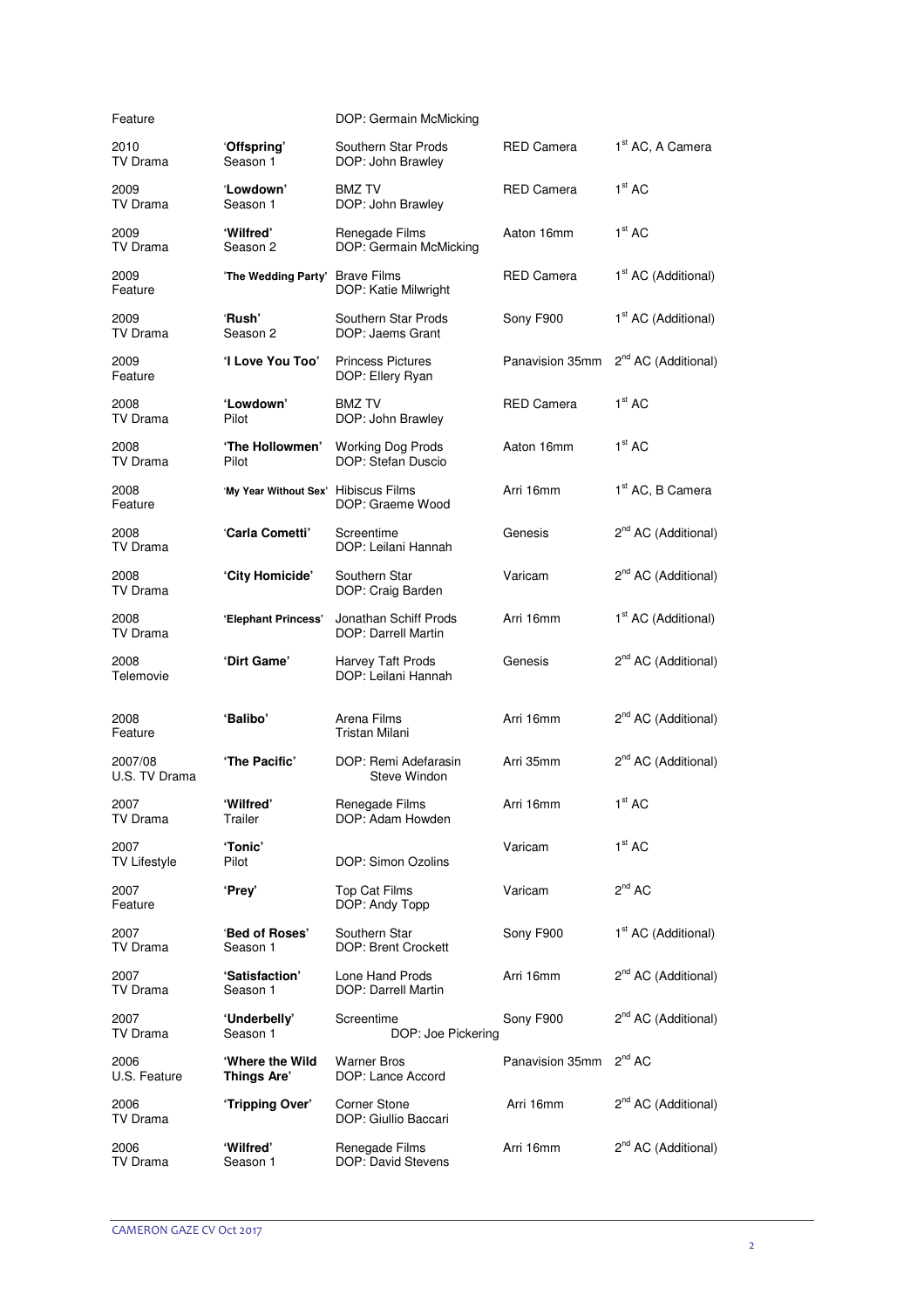| 2006<br>Feature        | 'Romulus,<br>My Father'               | Arena Film<br>DOP: Geoffrey Simpson            | Moviecam 35mm   | 2 <sup>nd</sup> AC (Additional)                 |
|------------------------|---------------------------------------|------------------------------------------------|-----------------|-------------------------------------------------|
| 2006                   | 'Nightmares &<br><b>Dreamscapes</b>   | Coote Hayes<br>DOP: John Stokes                |                 | Panavision 35mm 2 <sup>nd</sup> AC (Additional) |
| 2005<br>Feature        | 'Rats & Cats'                         | Renegade Films<br>DOP: Anna Howard             | Varicam         | $2^{nd}$ AC                                     |
| 2005<br>TV Drama       | 'Wicked Science'<br>Season 2          | Jonathon Schiff Prods<br>DOP: Darrell Martin   | Arri 16mm       | $2^{nd}$ AC                                     |
| 2004<br>Feature        | 'Cable'                               | <b>LM Films</b><br>DOP: Jaems Grant            | Arri 16mm       | $2^{nd}$ AC                                     |
| 2004<br>TV Drama       | 'Hollies Heroes'                      | Johnathon Schiff Prods<br>DOP: Laszlo Biranyai | Arri 16mm       | 2 <sup>nd</sup> AC (Additional)                 |
| 2003<br>U.S. Telemovie | 'Evil Never Dies'                     | Coote Hayes Prods<br>DOP: Mark Wareham         | Arri 16mm       | $2^{nd}$ AC B Cam                               |
| 2002<br>TV Drama       | 'Worst Best Friends' Cox Knight Prods | DOP: Jaems Grant                               | Aaton 16mm      | $2^{nd}$ AC                                     |
| 2001<br>Feature        | 'The Hard Word'                       | <b>Wildheart Films</b><br>DOP: Brian Breheny   | Panavision 35mm | Video Split Op                                  |
| 2000<br>TV Drama       | 'Crash Zone'<br>Season 2              | <b>ACTF</b><br>DOP: Craig Barden               | Arri 16mm       | Camera Attachment                               |

## **TVC's**

| 2014-2017 100+ Various TVC's |                                   |                                                                                                                                            |                                                   |                                             |  |  |
|------------------------------|-----------------------------------|--------------------------------------------------------------------------------------------------------------------------------------------|---------------------------------------------------|---------------------------------------------|--|--|
| 'Jeep' TVC                   | Nice Bike Prods                   | DOP: Joel Betts                                                                                                                            | Arri Alexa                                        | 1 <sup>st</sup> AC                          |  |  |
| 'Ryobi' TVC                  | Airbag Prods                      | DOP: Ed Goldner                                                                                                                            | Arri / Phantom                                    | 1 <sup>st</sup> AC                          |  |  |
| 'Latrobe' TVC                | Infinity2 Prods                   | DOP:                                                                                                                                       | Sony                                              | 1 <sup>st</sup> AC                          |  |  |
| 'Jeep' TVC                   | Nice Bike                         | DOP: Joel Betts                                                                                                                            | Arri Alexa                                        | 1 <sup>st</sup> AC                          |  |  |
|                              |                                   |                                                                                                                                            |                                                   |                                             |  |  |
| 'Target' TVC                 | Flinders Lane                     | DOP: Germain McMicking                                                                                                                     | Arri Alexa                                        | 1 <sup>st</sup> AC                          |  |  |
| 'Coles' TVC                  | <b>Flinders Lane</b>              | DOP:                                                                                                                                       | Arri Alexa                                        | $1^{\rm st}$ AC                             |  |  |
|                              |                                   | DOP: Adam Howden                                                                                                                           | Canon C100                                        | $1^{\rm st}$ AC                             |  |  |
| 'Seek' TVC                   | Kojo Productions                  | DOP: Adam Howden                                                                                                                           | <b>RED Epic</b>                                   | 1 <sup>st</sup> AC                          |  |  |
| <b>PVT' TVC</b>              | Pixel Kitchen                     | DOP: Ed Goldner                                                                                                                            | Sony F65                                          | 1 <sup>st</sup> AC                          |  |  |
| 'Toyota' TVC                 | The Pound                         | DOP: Ed Goldner                                                                                                                            | Arri Alexa                                        | 1 <sup>st</sup> AC                          |  |  |
| <b>'DIDI' TVC</b>            | Airbag Prods                      | DOP: Katie Milwright                                                                                                                       | Arri Alexa                                        | 1 <sup>ST</sup> AC                          |  |  |
|                              |                                   | DOP: Jeremy Rouse                                                                                                                          | Arri Alexa                                        | 1 <sup>st</sup> AC                          |  |  |
| <b>'KFC' TVC</b>             | <b>Collider Prods</b>             | DOP: Ed Goldner                                                                                                                            | Arri Alexa                                        | $1^{\rm st}$ AC                             |  |  |
| 'Renault' TVC                |                                   |                                                                                                                                            | Arri Alexa                                        | 1 <sup>st</sup> AC                          |  |  |
| 'Holden' TVC                 | Exit Films                        | DOP: Peter Eastgate                                                                                                                        | <b>RED Epic</b>                                   | 1 <sup>st</sup> AC                          |  |  |
| 'Coles' TVC                  | <b>Flinders Lane</b>              | DOP: Mark Wareham                                                                                                                          |                                                   | $1^{\rm st}$ AC                             |  |  |
| 'Coles' TVC                  | <b>Flinders Lane</b>              | DOP: Germain McMicking                                                                                                                     | Arri Alexa                                        | 1 <sup>st</sup> AC                          |  |  |
|                              |                                   |                                                                                                                                            |                                                   | 1 <sup>st</sup> AC                          |  |  |
| 'British Paints' TVC         |                                   | DOP: Germain McMicking                                                                                                                     | Arri Alexa                                        | 1 <sup>st</sup> AC                          |  |  |
|                              |                                   |                                                                                                                                            |                                                   | 1 <sup>st</sup> AC                          |  |  |
| 'Helgas' TVC                 | Sweetshop                         | DOP: Jeremy Rouse                                                                                                                          | Arri Alexa                                        | 1 <sup>st</sup> AC                          |  |  |
| 'British Paints' TVC         | Visual Playground                 | DOP: Tov Belling                                                                                                                           | Arri Alexa                                        | $1^{\rm st}$ AC                             |  |  |
| <b>'NAB' TVC</b>             | Wil O'Rourke                      | DOP:                                                                                                                                       | <b>RED Epic</b>                                   | 1 <sup>st</sup> AC                          |  |  |
|                              | 'Renault' TVC<br><b>'FFA' TVC</b> | 'Tourism Vic TVC' Hub Productions<br>'Rebel Sport' TVC Airbag Prods<br>Come to Mama<br>Gods & Monsters<br><b>Guilty Films</b><br>Sweetshop | DOP: Damien Toogood<br>DOP: Marin Johnson<br>DOP: | Arri Alexa<br>Canon C300<br><b>RED Epic</b> |  |  |

## **TVC's cont….**

| 2012 | 'Telstra' TVC               | <b>Burning House</b> | DOP: Josh Flavell      | Arri Alexa | 1 <sup>st</sup> AC |                 |
|------|-----------------------------|----------------------|------------------------|------------|--------------------|-----------------|
| 2012 | 'Woolworths' TVC Exit Films |                      | DOP: Stefan Duscio     | Arri Alexa | 1 <sup>st</sup> AC |                 |
| 2012 | <b>'Sorbent' TVC</b>        | <b>Guilty Films</b>  | DOP: Stefan Duscio     | RED Epic   | 1 <sup>st</sup> AC |                 |
| 2012 | 'Worksafe' TVC              | <b>Guilty Films</b>  | DOP: Jeremy Rouse      | RED Epic   | 1 <sup>st</sup> AC |                 |
| 2012 | <b>Jols' TVC</b>            | Sweet Shop           | DOP: Germain McMicking | Arri Alexa | 1 <sup>st</sup> AC |                 |
| 2012 | <b>'NAB' TVC</b>            | Wil O'Rourke         | DOP: Stefan Duscio     | Canon 5D   |                    | $1^{\rm st}$ AC |
| 2012 | <b>ACCC' TVC</b>            | <b>Burning House</b> | DOP: Adam Howden       | RED Epic   | 1 <sup>st</sup> AC |                 |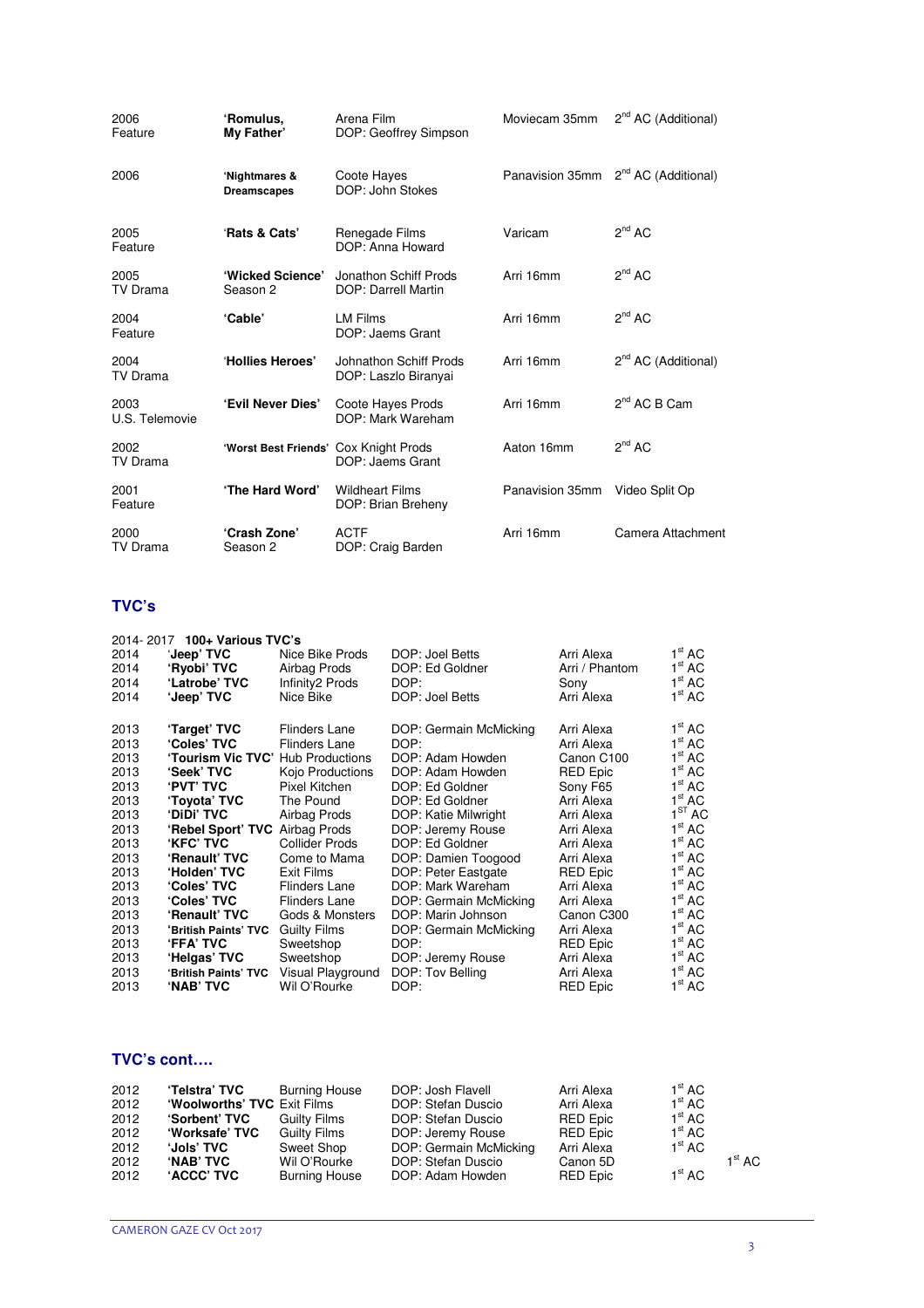| 2012         | 'Chrysler' TVC                        | Directors Group                      | DOP: Stefan Duscio                          | Arri Alexa                  | 1 <sup>st</sup> AC         |                                          |
|--------------|---------------------------------------|--------------------------------------|---------------------------------------------|-----------------------------|----------------------------|------------------------------------------|
| 2012         | 'Santos' TVC                          | Directors Group                      | DOP: Stefan Duscio                          | Arri Alexa                  | 1 <sup>st</sup> AC         |                                          |
| 2012         | 'AFL' TVC                             | <b>EXIT Films</b>                    | DOP: Jeremy Rouse                           | Arri Alexa                  | 1 <sup>st</sup> AC         |                                          |
| 2012         | <b>'Officeworks' TVC Guilty Films</b> |                                      | DOP: Trish Keating                          | RED Epic                    | 1 <sup>st</sup> AC         |                                          |
| 2012         | 'CommBank' TVC Guilty Films           |                                      | DOP: Marin Johnson                          | RED Epic                    | 1 <sup>st</sup> AC         |                                          |
| 2012         | 'GE Capital' TVC                      | The Pound                            | DOP: Tov Belling                            | Canon 5D                    |                            | 1 <sup>st</sup> AC                       |
| 2012         | 'Vline' TVC                           | DragonSlayer                         | DOP: Damien Toogood                         | Canon C300                  | 1 <sup>st</sup> AC         |                                          |
| 2012<br>2012 | <b>'VB' TVC</b><br>'Fox Footy' TVC    | <b>EXIT Films</b><br>Premier Media   | DOP: Jeremy Rouse<br>DOP: Stuart Wilson     | Silicon Imaging<br>Canon 5D |                            | 1 <sup>st</sup> AC<br>1 <sup>st</sup> AC |
|              |                                       |                                      |                                             |                             |                            |                                          |
| 2011         | 'VW Jetta' TVC                        | <b>EXIT Films</b>                    | DOP: Jeremy Rouse                           | Canon 5D                    | 1 <sup>st</sup> AC         |                                          |
| 2011         | 'Channel 11' Promo                    | Channel 10                           | DOP: Peter Eastgate                         | Arri Alexa                  | 1 <sup>st</sup> AC         |                                          |
| 2011         | 'Toyota' TVC                          | @radical media                       | DOP: Danny Ruhlman                          | Arri Alexa                  | 1 <sup>st</sup> AC         |                                          |
| 2011         | 'Online Gambling'                     | The Guild                            | DOP: Jeremy Rouse                           | Canon 5D                    | 1 <sup>st</sup> AC         |                                          |
| 2011         | '7-Eleven' TVC                        | Otto Empire                          | DOP: Jeremy Rouse                           | Canon 5D                    | 1 <sup>st</sup> AC         |                                          |
| 2011         | <b>P&amp;O Cruises Promo</b>          | Jungle Boys                          | DOP: John Brawley                           | Canon 5D                    | 1 <sup>st</sup> AC         |                                          |
| 2011         | 'Coles Down Down' TVC Flinders Lane   |                                      | DOP: Germain McMicking                      | Sony F <sub>3</sub>         | 1 <sup>st</sup> AC         |                                          |
| 2011         | 'Westpac' TVC                         | Flinders Lane                        | DOP: Germain McMicking                      | Arri Alexa                  | 1 <sup>st</sup> AC         |                                          |
|              |                                       |                                      |                                             |                             | 1 <sup>st</sup> AC         |                                          |
| 2010<br>2010 | 'Holden' TVC<br>'Gamble Aware' TVC    | Otto Empire<br>Renegade Films        | DOP: Jeremy Rouse<br>DOP: Germain McMicking | Canon 5D<br>Arri 35mm       | $1^\text{st}$ AC           |                                          |
| 2010         | 'Reflex' TVC                          | Otto Empire                          | DOP: Jeremy Rouse                           | RED Camera                  | 1 <sup>st</sup> AC         |                                          |
| 2010         | 'Westpac' TVC                         | <b>EXIT Films</b>                    | DOP: Germain McMicking                      | Canon 5D                    | 1 <sup>st</sup> AC         |                                          |
| 2010         | 'Stihl' TVC                           | <b>EXIT Films</b>                    | DOP: Peter Eastgate                         | Arri 16mm                   | 1 <sup>st</sup> AC         |                                          |
| 2010         | 'Clare Bowditch' clip Directors Group |                                      | DOP: Jeremy Rouse                           | RED Camera                  | 1 <sup>st</sup> AC         |                                          |
| 2010         | 'Libra' TVC                           | Prodigy Films                        | DOP: Germain McMicking                      | Arri 35mm                   | 1 <sup>st</sup> AC         |                                          |
| 2010         | 'West End' TVC                        | Film Construction                    | DOP: Germain McMicking                      | Arri 16mm                   | 1 <sup>st</sup> AC         |                                          |
| 2010         | 'Duracell' TVC                        | <b>EXIT Films</b>                    | DOP: Jeremy Rouse                           | Canon 5D                    | 1 <sup>st</sup> AC         |                                          |
| 2010         | 'Dynamo' TVC                          | Directors Group                      | DOP: Jeremy Rouse                           | Arri D <sub>21</sub>        | 1 <sup>st</sup> AC         |                                          |
| 2010         | 'Tourism Vic'                         | Plus Films                           | DOP: Simon Chapman                          | Sony EX3                    | 1 <sup>st</sup> AC         |                                          |
| 2010         | 'Carlton Draught'                     | <b>EXIT Films</b>                    | DOP: Jac Fitzgerald                         | Arri 35mm                   | $2^{nd}$ AC                |                                          |
|              |                                       |                                      |                                             |                             | 1 <sup>st</sup> AC         |                                          |
| 2009         | 'Toyota' TVC                          | Rotor Studio                         | DOP: Tom Gleeson                            | RED Camera                  | $2^{nd}$ AC                |                                          |
| 2009<br>2009 | 'McCain' TVC<br><b>'Stihl' TVC</b>    | The Pound<br>The Guild               | DOP: Keith Wagstaff<br>DOP: Wayne Aistroppe | Arri 35mm<br>RED Camera     | $2^{nd}$ AC                |                                          |
| 2009         | 'Holden' TVC                          | Director's Group                     | DOP: Germain McMicking                      | Arri 35mm                   | $2^{nd}$ AC                |                                          |
| 2009         | 'Heinz' TVC                           | Film Construction                    | DOP: Jeremy Rouse                           | RED Camera                  | 1 <sup>st</sup> AC         |                                          |
| 2009         | 'TAC' TVC                             | Renegade Films                       | DOP: Katie Milwright                        | Sony EX3                    | 1st AC                     |                                          |
| 2009         | <b>'AFL' TVC</b>                      | Revolver Films                       | DOP: Greig Fraser                           | Arri 35mm                   | $2^{nd}$ AC                |                                          |
| 2009         | 'Work Safe'                           | <b>EXIT Films</b>                    | DOP: Stefan Duscio                          | Arri 35mm                   | 1 <sup>st</sup> AC         |                                          |
| 2009         | <b>APIA' TVC</b>                      | Film Construction                    | DOP: Marin Johnson                          | RED Camera                  | $2^{nd}$ AC                |                                          |
| 2009         | 'Tourism VIC' TVC EXIT Films          |                                      | DOP: Greig Fraser                           | Arri 35mm                   | $2^{nd}$ AC                |                                          |
| 2009         | 'Java Tea' TVC                        | <b>Dynamite Films</b>                | DOP:                                        | Arri 35mm                   | $2^{nd}$ AC                |                                          |
| 2009         | 'Sportsbet' TVC                       | Film Construction                    | DOP: Germain McMicking                      | Arri 16mm                   | 1 <sup>st</sup> AC         |                                          |
| 2009         | 'Honda' TVC                           | <b>EXIT Films</b>                    | DOP: Germain McMicking                      | Arri 35mm                   | $2^{nd}$ AC                |                                          |
| 2009         | 'Coles' TVC                           | <b>EXIT Films</b>                    | DOP: Stefan Duscio                          | Arri 35mm                   | $2^{nd}$ AC                |                                          |
| 2009         | 'Nintendo' TVC                        | <b>EXIT Films</b>                    | DOP: Katie Milwright                        | <b>RED Camera</b>           | 1 <sup>st</sup> AC         |                                          |
| 2008         | 'AAMI' TVC                            | Robbers Dog                          | DOP: Jac Fitzgerald                         | Arri 35mm                   | $2^{nd}$ AC                |                                          |
| 2008         | 'Cricket Aust' TVC 3 Orange Whips     |                                      | DOP: Germain McMicking                      | Arri 35mm                   | $2^{nd}$ AC                |                                          |
| 2008         | 'Kinetic Maths' TVC MWC Media         |                                      | DOP: Con Filipidis                          | Panasonic P2                | 1 <sup>st</sup> AC         |                                          |
| 2008         | <b>'Crown' TVC</b>                    | 8 Comms                              | DOP: Jac Fitzgerald                         | Arri 35mm                   | $2^{nd}$ AC                |                                          |
| 2008         | 'Kmart' TVC                           | <b>Fiction Films</b>                 | DOP:                                        |                             |                            |                                          |
| 2008         | 'Myer' TVC                            | <b>Flinders Lane</b>                 | DOP: Germain McMicking                      | Arri 35mm                   | $2^{nd}$ AC                |                                          |
| 2008         | 'Heinz' TVC                           | The Guild                            | DOP: Trish Keating                          | Arri 35mm                   | $2^{nd}$ AC                |                                          |
| 2008         | <b>'M&amp;M's' TVC</b>                | <b>Fiction Films</b>                 | DOP: Garry Richards                         | Arri 35mm                   | $2^{nd}$ AC                |                                          |
| 2008         | 'Mitsubishi' TVC                      | The Pound                            | DOP: Keith Wagstaff                         | Arri 35mm                   | $2^{nd}$ AC                |                                          |
| 2008         | 'Open Uni' TVC                        | <b>Film Construction</b>             | DOP: Daniel Ardilly                         | Arri 35mm                   | $2^{nd}$ AC<br>$2^{nd}$ AC |                                          |
| 2008<br>2008 | 'Telstra' TVC<br>'Libra' TVC          | Cherub Films<br><b>Curious Films</b> | DOP: Greig Fraser<br>DOP:                   | Arri 35mm<br>Arri 35mm      | $2^{nd}$ AC                |                                          |
| 2008         | 'Worksafe' TVC                        | Chocolate                            | DOP: Graeme Wood                            | Arri 35mm                   |                            | $2^{nd}$ AC                              |
| 2008         | 'Jeep' TVC                            | <b>Fiction Films</b>                 | DOP: Geoff Hall                             | Arri 35mm                   | $2^{nd}$ AC                |                                          |
| 2008         | 'Medibank' TVC                        | Film Construction                    | DOP: Jeremy Rouse                           | Arri 35mm                   | 1st AC                     |                                          |
| TVC's cont   |                                       |                                      |                                             |                             |                            |                                          |
|              |                                       |                                      |                                             |                             |                            |                                          |
| 2008         | 'Healthy Living' TVC 9mm              |                                      | DOP: Geoff Hall                             | Arri 16mm                   | $2^{nd}$ AC                |                                          |
| 2008         | 'McCain' TVC                          | Exit Films                           | DOP: Adam Arkapaw                           | Arri 16mm                   | $2^{nd}$ AC                |                                          |
| 2008         | <b>'Ford' TVC</b>                     | Good Oil Films                       | DOP: Danny Ruhlman                          | Arri 35mm                   | $2^{nd}$ AC                |                                          |
| 2008         | 'Holden' TVC                          | Directors Group                      | DOP: Germain McMicking                      | Arri 35mm                   | $2^{nd}$ AC                |                                          |
| 2008         | 'Toyota' TVC                          | <b>Exit Films</b>                    | DOP: Bob Humphries                          | Arri 35mm                   | $2^{nd}$ AC<br>$2^{nd}$ AC |                                          |
| 2008<br>2008 | 'Spring Valley' TVC                   | Directors Group                      | DOP: Germain McMicking                      | Arri 35mm                   | $2^{nd}$ AC                |                                          |
| 2008         | 'Honda' TVC<br>'Suzuki' TVC           | Directors Group<br>Karate School     | DOP: Germain McMicking<br>DOP: Adam Howden  | Arri 35mm<br>Arri 35mm      | 1 <sup>st</sup> AC         |                                          |
| 2008         | 'iiNet' TVC                           | Meerkats                             | DOP: Germain McMicking                      | Arri 35mm                   | $2^{nd}$ AC                |                                          |
| 2008         | 'Solo' TVC                            | Exit Films                           | DOP: Stefan Duscio                          | Arri 35mm                   | 1 <sup>st</sup> AC         |                                          |
|              |                                       |                                      |                                             |                             |                            |                                          |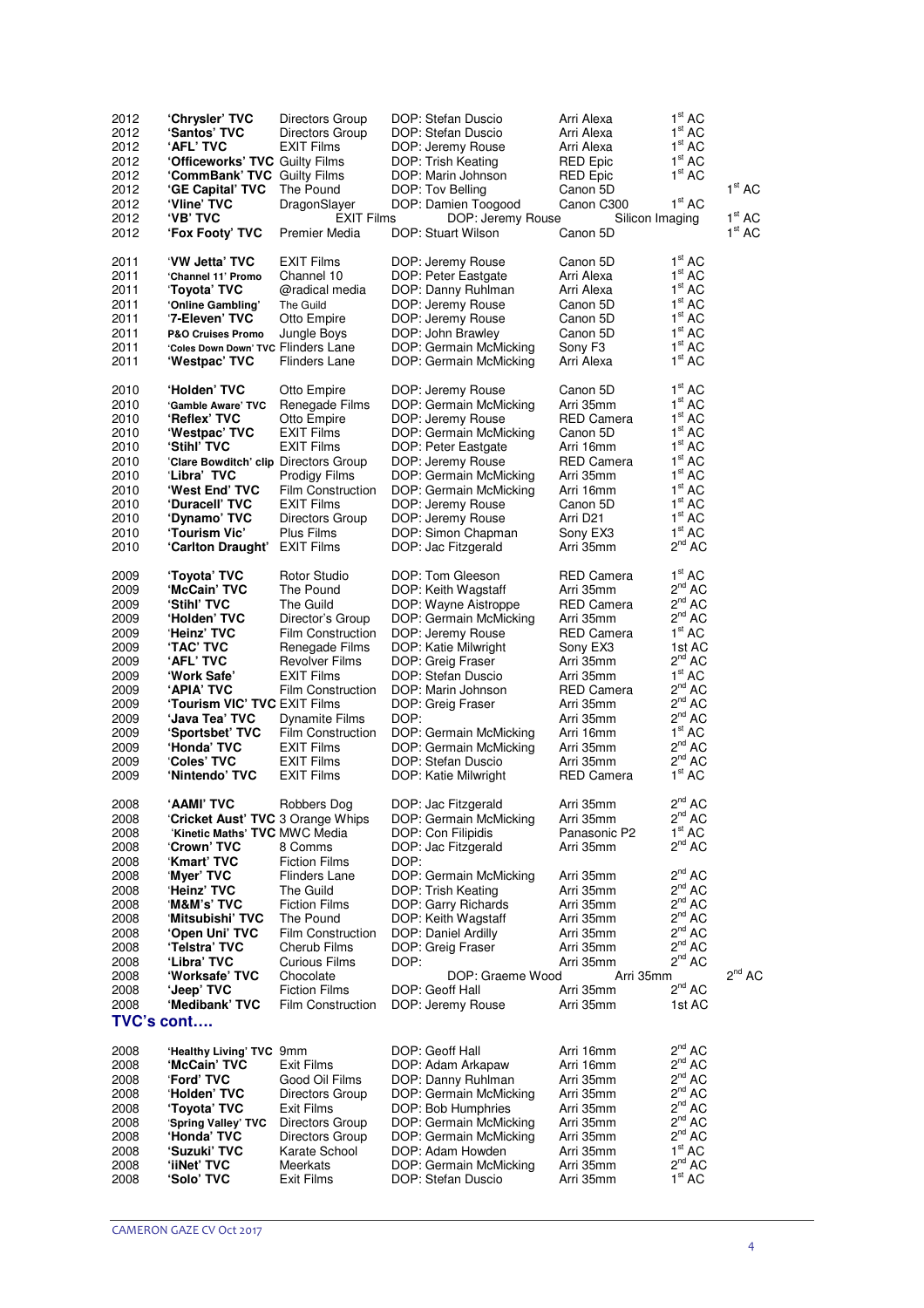| 2008              | 'Coles' TVC                      | Side x Side             | DOP:                                          | Arri 35mm      | $2^{nd}$ AC                  |
|-------------------|----------------------------------|-------------------------|-----------------------------------------------|----------------|------------------------------|
| 2008              | 'Toyota' TVC                     | Good Oil                | DOP: Jac Fitzgerald                           | Arri 35mm      | $2^{nd}$ AC                  |
| 2008              | 'Nintendo' TVC                   | Exit Films              | DOP: Katie Milwright                          | Genesis        | $2^{nd}$ AC                  |
| 2008              | 'NAB' TVC                        | Good Oil                | DOP: Jac Fitzgerald                           | Arri 35mm      | 1 <sup>st</sup> AC           |
| 2008              | 'Sidchrome' TVC                  | Karate School           | DOP: Adam Howden                              | Arri 16mm      | 1 <sup>st</sup> AC           |
| 2008              | 'Drumstick' TVC                  | Directors Group         | DOP: Germain McMicking                        | Arri 35mm      | 1 <sup>st</sup><br>AC        |
| 2008              | 'Woori Card' TVC                 | Jump 66                 | DOP:                                          | Arri 35m       | 2 <sup>nd</sup><br>АC        |
| 2008              | 'Fox FM' TVC                     | Karate School           | DOP: Adam Howden                              | Arri 16mm      | 1 <sup>st</sup> AC           |
|                   |                                  |                         |                                               |                |                              |
| 2007              | 'Trading Post' TVC               | Good Oil                | DOP: Anna Howard                              | Arri 35mm      | 2 <sup>nd</sup><br>АC        |
| 2007              | 'Schweppes' TVC Exit Films       |                         | DOP: Greig Fraser                             | Phantom        | $2^{nd}$<br>АC               |
| 2007              | 'Mitre 10' TVC                   | FilmSmiths              | DOP: Keith Wagstaff                           | Arri 35mm      | $2^{nd}$ AC                  |
| 2007              | 'Yarra Trams' TVC Flash          |                         | DOP: Adam Howden                              | Varicam        | 1 <sup>st</sup><br>AC        |
| 2007              | <b>'ANZ' TVC</b>                 | The Pound               | DOP: Germain McMicking                        | Arri 16mm      | $2^{nd}$ AC                  |
| 2007              | 'Holden' TVC                     | Spirit Films            | DOP: Ernie Clark                              | Arri 35mm      | $2^{nd}$<br><b>AC</b>        |
| 2007              | 'Hyundai' TVC                    | <b>Zealot Films</b>     | DOP:                                          | Arri 35mm      | 2 <sup>nd</sup><br>АC        |
| 2007              | <b>'VB' TVC</b>                  |                         | DOP: Germain McMicking                        | Aaton 35mm     | $2^{nd}$<br><b>AC</b>        |
|                   |                                  | Directors Group         | DOP:                                          | Arri 35mm      | $2^{nd}$ AC                  |
| 2007              | 'Holden' TVC                     | The Guild               |                                               |                | 1 <sup>st</sup>              |
| 2007              | 'Hertz' TVC                      | Catfish                 | DOP: Adam Howden                              | Arri 16mm      | AC                           |
| 2007              | <b>AGL' TVC</b>                  | Directors Group         | DOP: Germain McMicking                        | Arri 35mm      | $2^{nd}$<br>АC               |
| 2007              | 'Motorola' TVC                   | Ozpan Prods             | DOP:                                          | Arri 35mm      | $2^{nd}$<br>AC<br>2nd        |
| 2007              | 'ANZ' TVC                        | Prodigy                 | DOP: Tim Hudson                               | Arri 35mm      | AC                           |
| 2007              | <b>'ANZ' TVC</b>                 | The Guild               | DOP:                                          | Arri 35mm      | 2 <sup>nd</sup><br>АC        |
| 2007              | 'McDonalds' TVC Soma Films       |                         | DOP: Sean Meehan                              | Arri 35mm      | $2^{nd}$<br>АC               |
| 2007              | 'Vodaphone' TVC FilmGraphics     |                         | DOP: Earle Dresner                            | Arri 16mm      | 2 <sup>nd</sup><br><b>AC</b> |
| 2007              | 'ChinaMobile' TVC Ozpan Prods    |                         | DOP:                                          | Arri 35mm      | $2^{nd}$<br><b>AC</b>        |
|                   |                                  |                         |                                               |                |                              |
| 2006              | 'Circulon' TVC                   | Exit Films              | DOP: Keith Wagstaff                           | Arri 35mm      | $2^{nd}$<br>AC               |
| 2006              | 'Portmans' TVC                   | <b>Brilliant Films</b>  | DOP: Gary Phillips                            | Arri 35mm      | $2^{nd}$ AC                  |
| 2006              | 'Mitch Dowd' TVC Exist Media     |                         | DOP: Adam Howden                              | Panasonic P2   | 1 <sup>st</sup> AC           |
| 2006              | 'Nissan' TVC                     | Plaza Films             | DOP: Matt Stewart                             | Arri 35mm      | 2 <sup>nd</sup><br>АC        |
| 2006              | <b>'Jeep' TVC</b>                | Exit Films              | DOP: Rob Murray                               | Arri 35mm      | $2^{nd}$<br><b>AC</b>        |
| 2006              | 'Panasonic' TVC                  | Jasper Drake            | DOP: Geoff Hall                               | Arri 35mm      | 2 <sup>nd</sup><br><b>AC</b> |
| 2006              | 'Clairol' TVC                    | The Pound               | DOP: Gary Wapshot                             | Arri 35mm      | $2^{nd}$ AC                  |
| 2006              | 'Fernwood' TVC                   | Flash                   | DOP: Adam Howden                              | Aaton 16mm     | 1 <sup>st</sup> AC           |
| 2006              | 'Hairhouse W/house TVC Renegade  |                         | DOP: Adam Howden                              | P <sub>2</sub> | 1 <sup>st</sup> AC           |
| 2006              | 'Masterfoods' TVC The Pound      |                         | DOP: Garry Richards                           | Arri 35mm      | $2^{nd}$<br><b>AC</b>        |
| 2006              | <b>'40 Winks' TVC</b>            | <b>HBT</b>              | DOP: Graeme Wood                              | Arri 16mm      | $2^{nd}$<br>АC               |
| 2006              | 'AFL/Toyota' TVC The Pound       |                         | DOP: Gary Richards                            | Arri 35mm      | $2^{nd}$<br>АC               |
| 2006              | ʻKia' TVC                        | Compass                 | DOP: HS Lee                                   | Arri 35mm      | $2^{nd}$<br>АC               |
| 2006              | 'McCains' TVC                    | The Pound               | DOP: Garry Richards                           | Arri 35mm      | $2^{nd}$<br><b>AC</b>        |
| 2006              | <b>'Stihl' TVC</b>               |                         | DOP: Simon Hammond                            | Arri 16mm      | 2 <sup>nd</sup><br>АC        |
| 2006              |                                  | Renegade                |                                               |                | $2^{nd}$<br><b>AC</b>        |
|                   | <b>'TAC' TVC</b>                 | Radical Media           | DOP: Simon Duggan                             | Arri 35mm      | $2^{nd}$                     |
| 2006              | 'KanTong' TVC                    | The Pound               | DOP: Garry Richards                           | Arri 35mm      | AC<br>$2^{nd}$               |
| 2006              | 'Acreis' TVC                     | Renegade                | DOP: Bob Humphries                            | Arri 35mm      | <b>AC</b><br>$2^{nd}$        |
| 2006              | 'Kellogg's TVC                   | <b>Plush Films</b>      | DOP: Garry Richards                           | Arri 16mm      | AC                           |
| 2006              | 'Honda' TVC                      | Ozpan                   | DOP: K.Matshushima                            | Arri 35mm      | $2^{nd}$<br>AC               |
| 2006              | 'Mitsubishi' TVC                 | Flashpoint              | DOP: Allan Coppey                             | Arri 35mm      | $2^{nd}$ AC                  |
|                   |                                  |                         |                                               |                |                              |
| 2005              | 'Toyota' TVC                     | Basecamp                | DOP: Nick Mayo                                | Arri 35mm      | $2^{nd}$ AC                  |
| 2005              | 'Cascade' TVC                    | Plaza Films             | DOP: Andrew Lesnie                            | Arri 16mm      | $2^{nd}$ AC                  |
| 2005              | '0800 Reverse' TVC               | <b>Prodigy Films</b>    | DOP: Tristan Milani                           | Arri 35mm      | $2^{nd}$<br>AC               |
| 2005              | 'VW Passať TVC                   | Basecamp                | DOP:                                          | Arri 35mm      | $2^{nd}$ AC                  |
| 2005              | 'Responsible Gambling' The Pound |                         | DOP: Garry Richards                           | Arri 35mm      | $2^{nd}$ AC                  |
| 2005              | 'Toyota/AFL' TVC                 | The Pound               | DOP: Garry Richards                           | Arri 35mm      | $2^{nd}$<br>AC               |
| 2005              | 'Arnotts' TVC                    | Exit Films              | DOP: Graeme Wood                              | Arri 16mm      | $2^{nd}$ AC                  |
|                   |                                  |                         |                                               |                |                              |
| 2004              | <b>'TAC' TVC</b>                 | Exit Films              | DOP: Anna Howard                              | Arri 16mm      | $2^{nd}$ AC                  |
| 2004              | 'Noble Hill' TVC                 | Film HQ                 | DOP: Geoff Whareton                           | Arri 35mm      | $2^{nd}$ AC                  |
| 2004              | 'KaoBlaune' TVC                  | Ozpan Prods             | DOP:                                          | Arri 35mm      | $2^{nd}$ AC                  |
| <b>TVC's cont</b> |                                  |                         |                                               |                |                              |
|                   |                                  |                         |                                               |                |                              |
| 2004              | 'Myer' TVC                       | Exit Films              | DOP: Greig Fraser                             | Arri 35mm      | $2^{nd}$ AC                  |
| 2004              | 'Esanda' TVC                     | Flying Fish             | DOP: Greig Fraser                             | Arri 16mm      | $2^{nd}$ AC                  |
| 2004              | 'Coles' TVC                      | Verve Films             | DOP: Malcolm McCulloch                        | Arri 35mm      | $2^{nd}$ AC                  |
| 2004              | 'Portmans' TVC                   | The Pound               | DOP: Garry Richards                           | Arri 16mm      | $2^{nd}$ AC                  |
| 2004              | 'Myer' TVC                       | 8 Commercials           | DOP: Gary Wapshott                            | Arri 35mm      | $2^{nd}$ AC                  |
| 2004              | 'Holden' TVC                     | Renegade                | DOP: Ellery Ryan                              | Arri 35mm      | $2^{nd}$ AC                  |
| 2004              | 'Colonial' TVC                   | Exit Films              | DOP: Anna Howard                              | Arri 35mm      | $2^{nd}$<br>AС               |
| 2004              | 'Myer' TVC                       | Plush Films             | DOP: Mark Pugh                                | Arri 35mm      | $2^{nd}$<br>AС               |
| 2004              | 'Village' TVC                    | Exit Films              |                                               | Arri 35mm      | $2^{nd}$<br>AС               |
| 2004              | 'Nestle' TVC                     | <b>Film Constuction</b> | DOP: Garry Richards<br>DOP: Malcolm McCulloch | Arri 35mm      | $2^{\text{nd}}$<br>AC        |
| 2004              | 'Myer' TVC                       | Exit Films              | DOP: Garry Richards                           | Arri 16mm      | $2^{nd}$<br>АC               |
|                   |                                  |                         |                                               |                |                              |
| 2002              | 'Cottees' TVC                    | Luscious                | DOP:                                          | Arri 35mm      | $2^{nd}$ AC                  |
|                   |                                  |                         |                                               |                |                              |